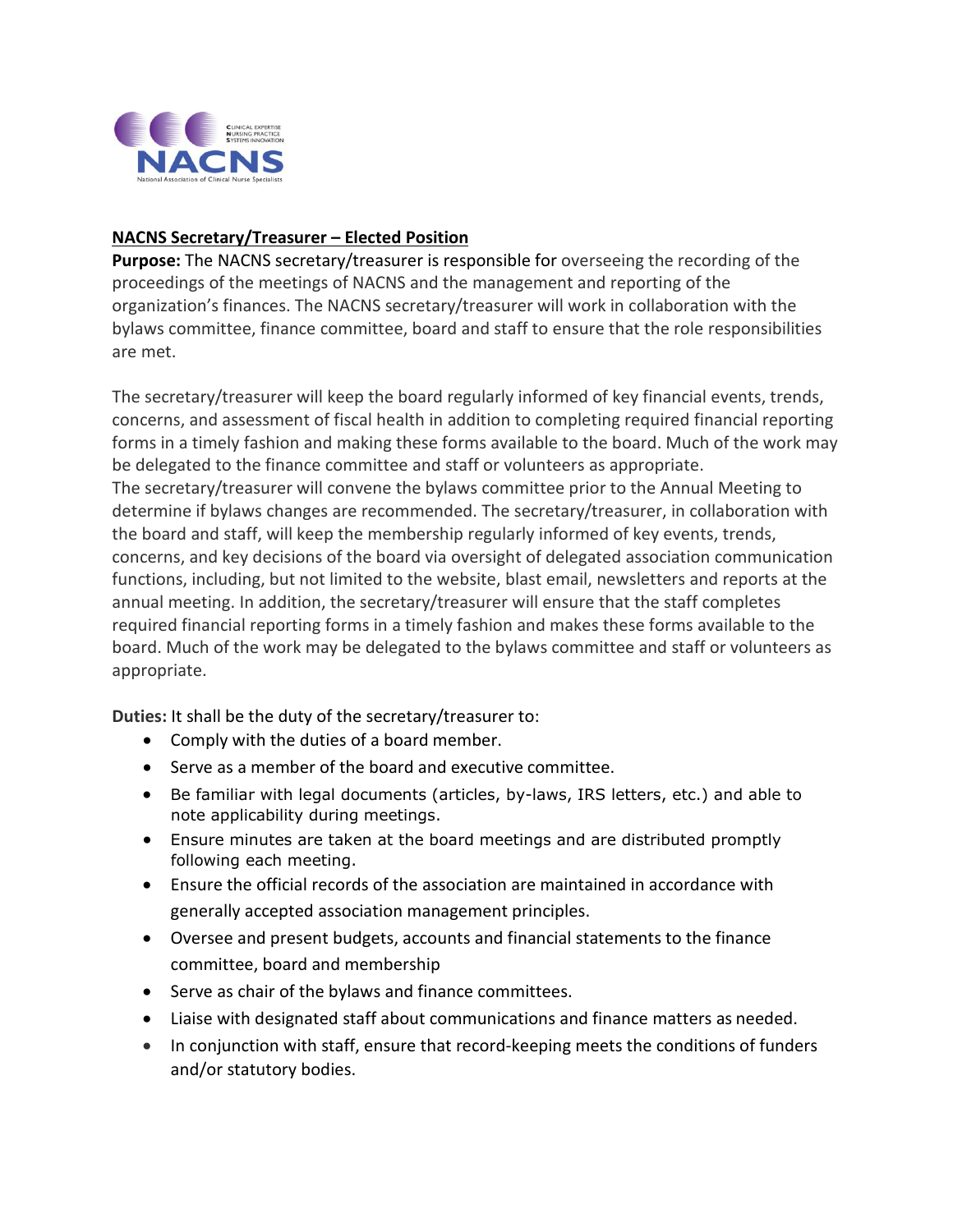- Oversee the development and observation of the organization's communication policies.
- Oversee the presentation of recommended bylaws changes to the membership.
- Advise on the communication and financial implications of the strategic and operational plans.
- In conjunction with staff, ensure the preparation and publication of the NACNS Journal's newsletter section.
- Ensure the financial records of the association are maintained in accordance with generally accepted accounting principles.
- Oversee the development and observation of the organization's financial policies.
- In conjunction with staff, ensure compliance with relevant legislation and/orregulation.
- Prepare the annual budget in collaboration with staff and makes recommendations pertaining to changes which may affect the financial status of the association. In conjunction with staff, prepares quarterly fiscal forecast.
- Advise on the organization's fundraising strategy as applicable and ensures the useof these funds complies with the conditions set by funding bodies.
- Liaison with the association accountant and auditor to ensure required reports are prepared and submitted in a timely manner.
- Advise on the organization's reserves and investment policy.

**Term of Office:** The secretary/treasurer serves for two years or until a successor is elected. In the event of a resignation or inability to fulfill the duties of the office, a successor shall be appointed by the board of directors to serve until the next regularly scheduled election at which time a new secretary/treasurer shall be elected to a full term by the membership.

**Other**: The secretary/treasurer shall be under bond upon such terms, conditions, and for such amounts as shall be prescribed by the board of directors; the premiums to be paid by NACNS.

## **Recommended Role Prerequisites:**

- Experience as a volunteer with NACNS.
- Familiarity with the NACNS Mission and Goals.
- Personal and/or professional background in communications, newsletters, minutes development, etc.
- Ability and interest to monitor association's communication program.
- Personal and/or professional background in budgets, association finance, board responsibilities.
- Ability and interest to monitor association's financial program.
- Must be an NACNS member for 1 year prior to running for office.
- Must maintain current NACNS membership.